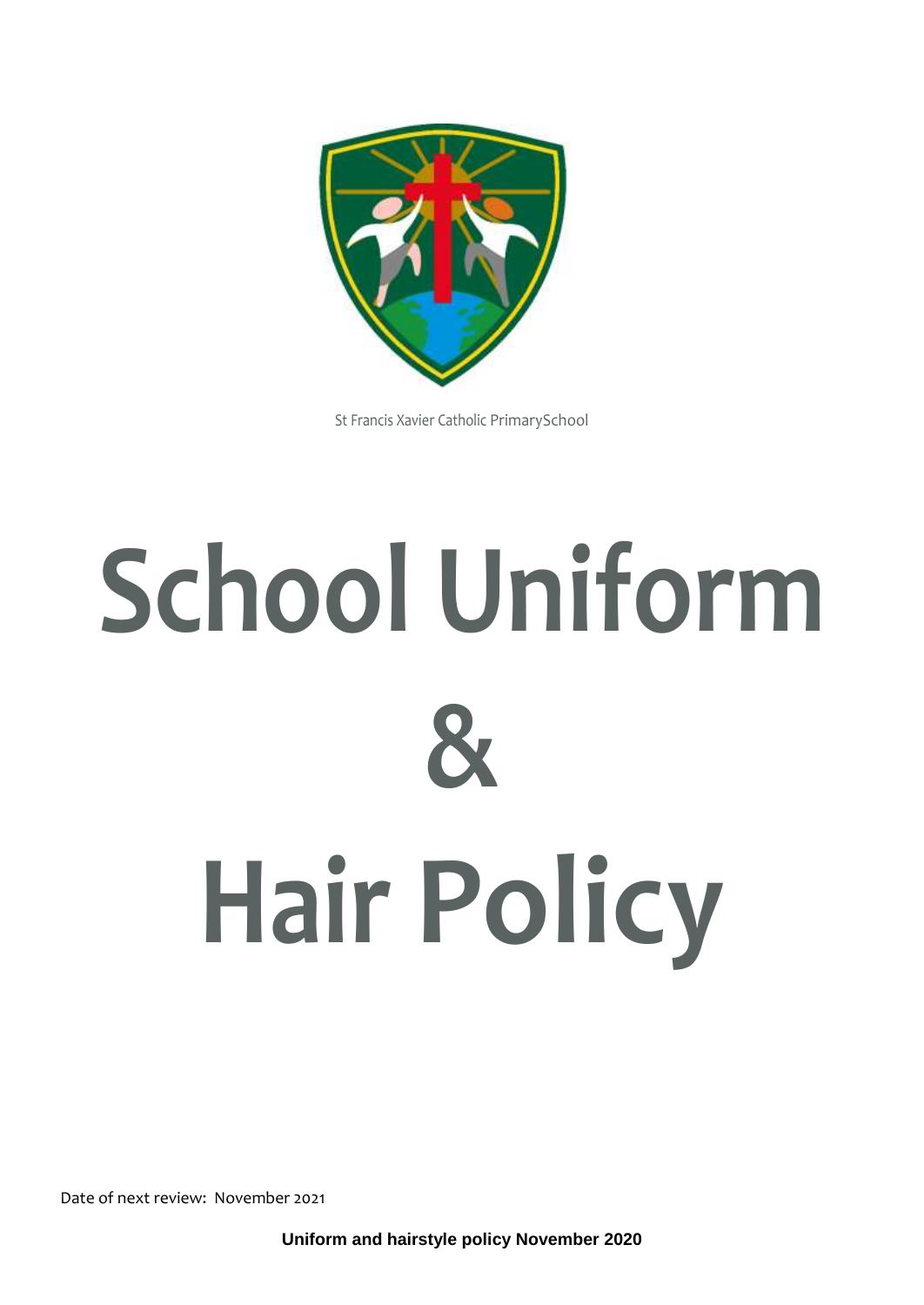

#### St Francis Xavier Catholic Primary School

#### **School Uniform Policy**

It is the policy at St Francis Xavier that all children wear school uniform when attending school, or when participating in a school-based organised event outside normal school hours. We provide a complete list of the items required for school uniform on the school's website. At St Francis Xavier, the school uniform is:

- In place to promote a sense of pride in our school;
- Engendering a sense of pride for self and school community;
- Practical and smart;
- A way of the school being recognised;
- A way to establish equality within the school community;
- Regarded as suitable wear for school and good value for money;
- Designed with health and safety in mind.

At St Francis Xavier, all parents/carers are given a home school agreement to sign which encompasses an agreement to all the expectations laid out in the school uniform policy. We believe that parents/carers have a duty to send their children to school in full school uniform at all times.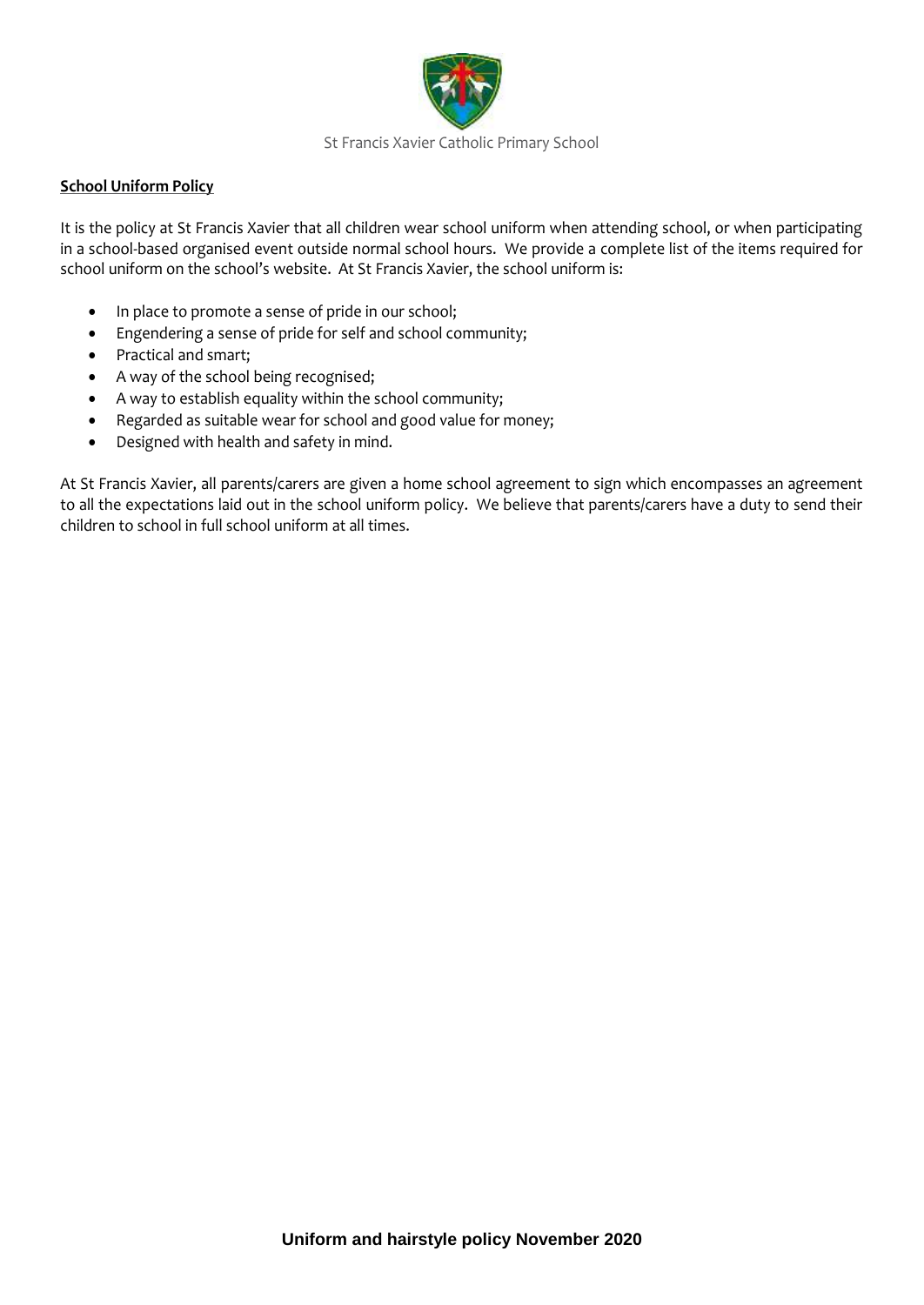### St Francis Xavier Catholic Primary School

## **Uniform Checklist**

**Please note that** all **children MUST be** in full **school** uniform. **Please check the list below if you are not sure about any Items of** uniform. **Thank you.**

School Uniform

| <b>BOYS</b>                                        | <b>GIRLS</b>                                       |
|----------------------------------------------------|----------------------------------------------------|
|                                                    |                                                    |
| <b>Winter</b>                                      | <b>Winter</b>                                      |
| Charcoal grey trousers                             | Charcoal grey trousers                             |
|                                                    | or charcoal grey pinafore dress                    |
|                                                    | or Charcoal grey skirt (not skort)                 |
| White shirt                                        | White shirt / blouse                               |
| Or white polo shirt with or without school logo    | Or white polo shirt with or without school logo    |
| School tie - green and yellow stripes to wear with | School tie - green and yellow stripes to wear with |
| shirt (optional)                                   | shirt (optional)                                   |
| Green jumper/sweat shirt with school logo          | Green cardigan/jumper/sweat shirt with school logo |
| Grey or black socks                                | Grey tights                                        |
|                                                    | or grey or white knee length socks                 |
| Plain black or grey shoes (not trainers or boots)  | Plain black or grey shoes (sensible heel)          |
|                                                    | (Not trainers or boots)                            |
| <b>Summer</b>                                      | <b>Summer</b>                                      |
| Charcoal grey trousers or shorts                   | Charcoal grey trousers /pinafore/skirt (not skort) |
| White polo shirt with or without school logo       | White polo shirt with or without school logo       |
| (only polo shirt permitted)                        | (only polo shirt permitted)                        |
|                                                    | Green and white check summer dress (optional)      |
| Grey or black socks                                | White knee length or ankle socks                   |

#### **Coats for boys and girls**

A coat or jacket MUST be worn/brought into school EVERY day regardless of weather conditions

Where possible, green or navy or black coat/jacket (fur only permitted around the hood, no loops)

# **PE - BOYS & GIRLS** Black shorts Green polo shirt **with or without school logo** White long or short socks Black tracksuits (if needed for outdoors PE) Black plimsolls Trainers for outdoor PE only (optional - no lights)